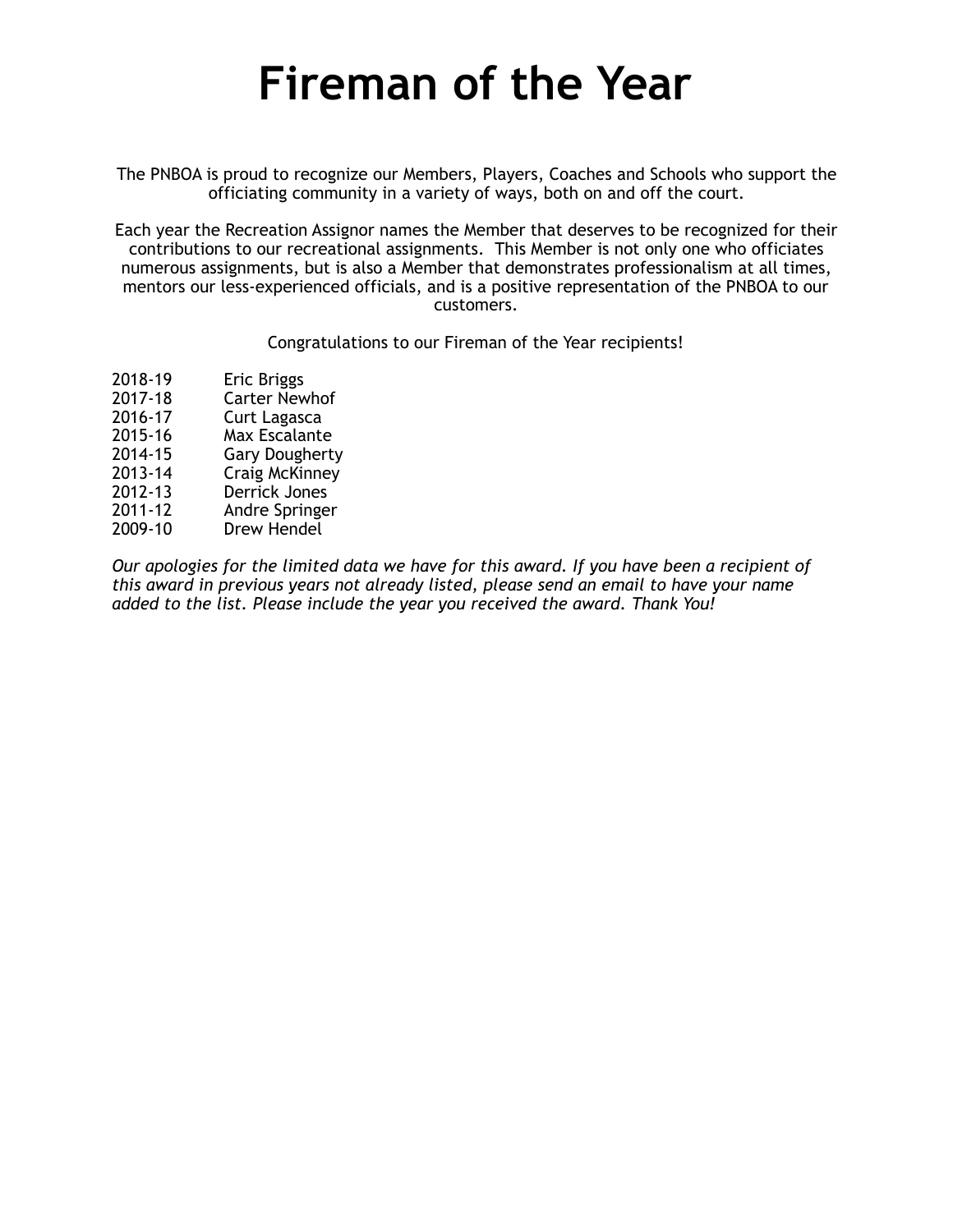#### **John Sullivan Ironman of the Year**

The PNBOA is proud to recognize our Members, Players, Coaches and Schools who support the officiating community in a variety of ways, both on and off the court.

Each year the School Assignor names the Member that deserves to be recognized for their contributions to our service schools. This Member is not only one who officiates numerous assignments, but is also a Member that demonstrates professionalism at all times, mentors our less-experienced officials, and is a positive representation of the PNBOA to our customers.

Congratulations to our Ironman of the Year recipients!

| Boys:   |                     | Girls:  |                 |
|---------|---------------------|---------|-----------------|
| 2018-19 | A.J. Herbert        | 2018-19 | Randy Churchill |
| 2017-18 | Ken Jackson         | 2017-18 | Dwayne Werner   |
| 2016-17 | Mike Allen          |         |                 |
| 2015-16 | Chuckarelei Cheung  |         |                 |
| 2014-15 | Kevin Chinn         |         |                 |
| 2013-14 | <b>Rick Dunston</b> |         |                 |
| 2012-13 | Jerry Meneese       |         |                 |
| 2011-12 | <b>Rick Dunston</b> |         |                 |
| 2009-10 | Michael Berry       |         |                 |
|         |                     |         |                 |
|         |                     |         |                 |

*Our apologies for the limited data we have for this award. If you have been a recipient of this award in previous years not already listed, please send an email to to have your name added to the list. Please include the year you received the award. Thank You!*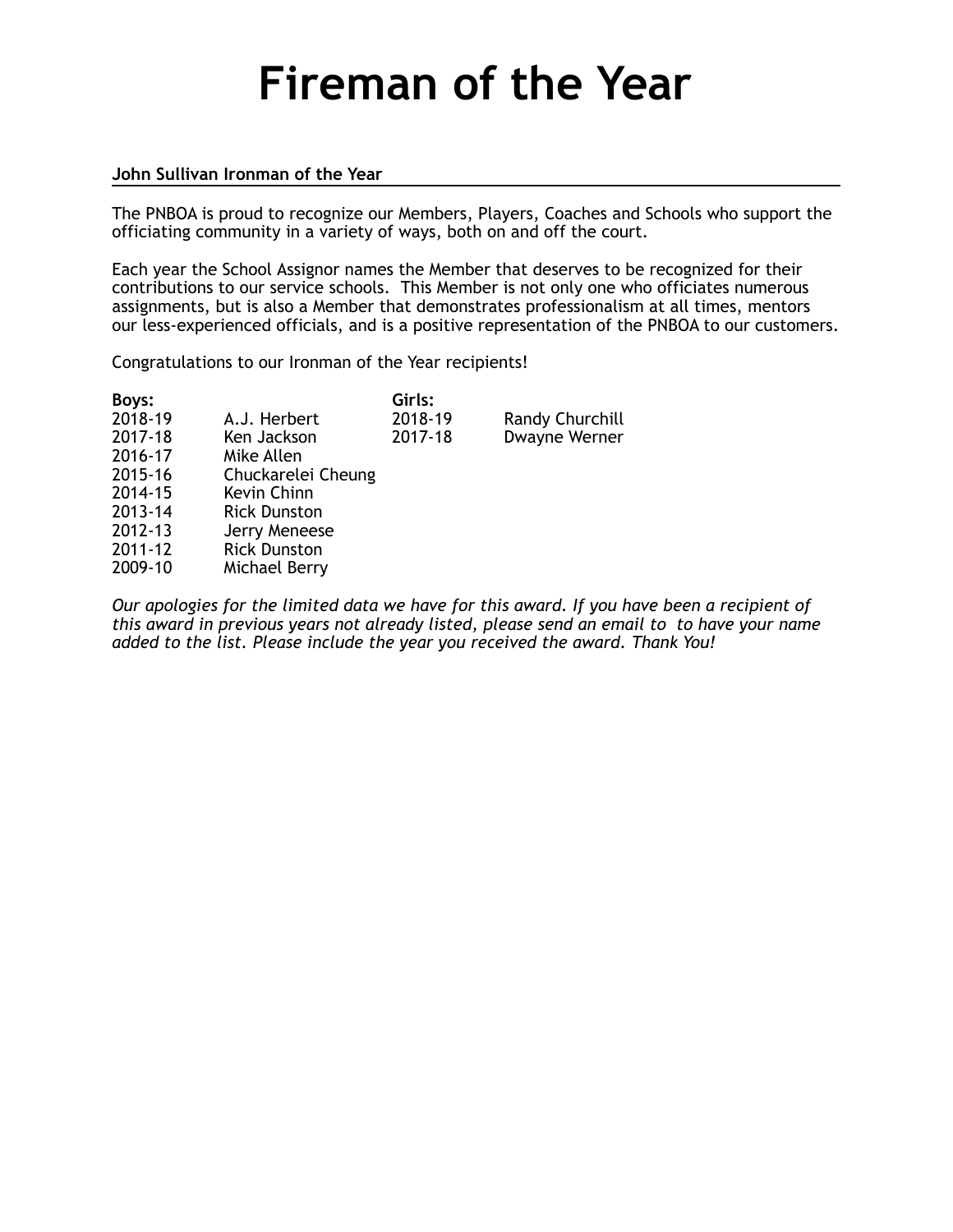### **Ambassador Awards**

The PNBOA is proud to recognize our Members, Players, Coaches and Schools who support the officiating community in a variety of ways, both on and off the court.

Each year the PNBOA Membership votes to determine a HS Varsity Player, Coach and School Ambassador of the Year. The Ambassadors are those we believe to be an outstanding representative of the players, coaches and teams of the game. They are courteous, respectful, leads by example, respected by their peers and are supportive of the Officiating Community.

| Year | <b>Boys Player</b>                                               | <b>Boys Coach</b>                          | <b>Girls Player</b>                 | <b>Girls Coach</b>        | School                      |
|------|------------------------------------------------------------------|--------------------------------------------|-------------------------------------|---------------------------|-----------------------------|
| 2019 | Abdul<br>Mohamed,<br><b>West Seattle</b>                         | Jason<br>Griffith, Mt.<br>Si               | Katie Thiers,<br>Roosevelt          | Sara Goldie,<br>Eastlake  | Puget Sound<br>Adventist    |
| 2018 | Alejandro<br>Gonzalez,<br>Lynnwood,<br>Eddie Turner,<br>Garfield | <b>Blake</b><br>Solomon,<br>Kentwood       | Meghan Fiso,<br><b>West Seattle</b> | Bob Sandall,<br>Kentridge | Shorecrest                  |
| 2017 | Nate Pryor,<br><b>West Seattle</b>                               | Keffrey Fazio,<br><b>West Seattle</b>      |                                     |                           | <b>Bothell</b>              |
| 2016 | Scott Kellum,<br>Issaquah                                        | Jason Kerr,<br>O'Dea                       |                                     |                           | Issaquah                    |
| 2015 | De'Jounte<br>Murray,<br>Rainier Beach                            | Keith Grate,<br><b>NW Yeshiva</b>          |                                     |                           | Garfield                    |
| 2014 | Jawan<br>Stepney,<br>Kentridge                                   | <b>Bill Liley,</b><br>Eastside<br>Catholic |                                     |                           | Mountlake<br><b>Terrace</b> |
| 2013 | Joe<br>Rasmussen,<br>Mercer Island                               | Marques<br>Chinn,<br>Ingraham              |                                     |                           | Shorewood                   |
| 2012 | Mitch Brewe,<br>Seattle Prep                                     | Bill Liley,<br>Eastside<br>Catholic        |                                     |                           | Auburn                      |
| 2011 | Gary Bell,<br>Kentridge                                          | Ron Charrier,<br>Kentlake                  |                                     |                           | Issaquah                    |
| 2010 | Darius Page,<br>Foster                                           | Dave<br>Jamison,<br>Kentridge              |                                     |                           | Sammamish                   |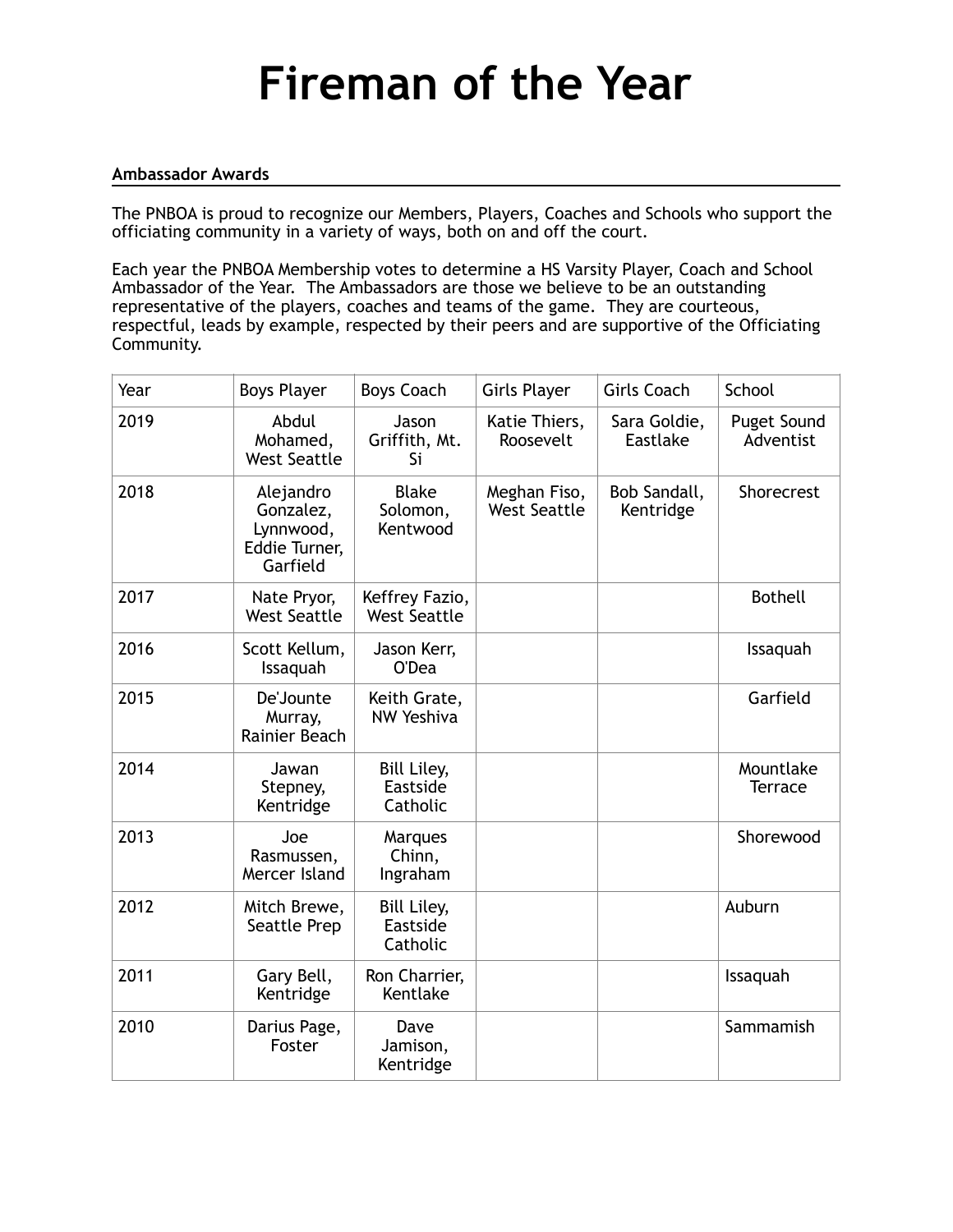| 2009 | Peyton Siva,<br>Franklin                    | Billy Rodgers,<br><b>Ballard</b>            |  | Shorewood            |
|------|---------------------------------------------|---------------------------------------------|--|----------------------|
| 2008 | Caleb<br>Williams, Mt.<br>Si                | Mike Downs,<br><b>Bellevue</b><br>Christian |  | Kentwood             |
| 2007 | Steven Grey,<br>Bainbridge<br><b>Island</b> | Colin<br>Slingsby,<br>Sealth                |  | Seattle<br>Christian |
| 2006 | Steven<br>Wisely, Lake<br>Washington        | Rick Comer,<br>Renton                       |  | Mercer Island        |
| 2005 | Martell<br>Webster,<br>Seattle Prep         | Roger DeBoer,<br>Seattle<br>Christian       |  | Auburn               |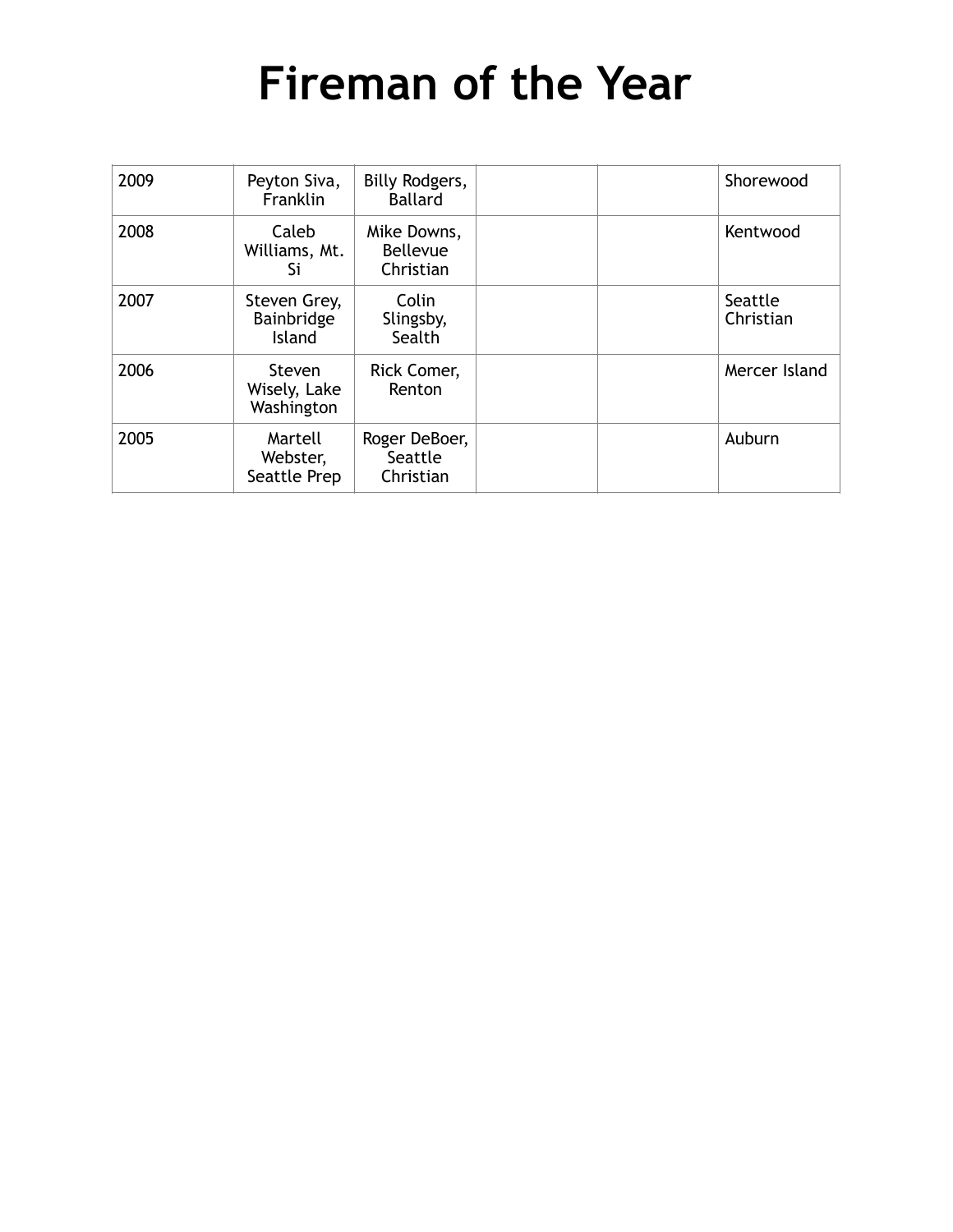### **Scholarship Awards**

Annually, the PNBOA will award training Camp/Academy scholarships, which shall be used to attend a Board approved PNBOA training Camp/Academy. In order to be eligible for a scholarship, the Member must be a Member in Good Standing.

Congratulations to our Scholarship Award Recipients:

### **2019**

### **PNBOA Scholarships**

Rich Atchison, Ramon Cunningham, Chuck Fraine, Carla Groesbeck, Bob Huntzberger, Ken Jackson, Stephen Sealey, Benton Strong, Michael Weisner, Matt Williams, Celia Wu **Frank Roach Scholarship** Eric Briggs **Linda Meredith Scholarship**  Vaughn Johnson

### **2018**

#### **PNBOA Scholarships**

Stephen Dolan, James Dolce, Kyle Irion, Travis McLenney, Devin Myers, Ed Rosin, Stephen Sealey, Shaylen Sharp, Ezekiel Simmons, Angela Smith

**Frank Roach Scholarship**  Chuckarelei Cheung **Linda Meredith Scholarship**  Mazvita Maraire

#### **2017**

#### **PNBOA Scholarships**

Edwin Dixon, Sam Gunning, Leif Anderson, Brad Ditter, Michael Jacobs, Jillian Quinn, Bob Stein, David Gunning, Vaughn Johnson, Jerry Meneese, Frank Stevens, Matt Thompson

## **2016**

#### **PNBOA Scholarships**

Sun-Jia Cogen-Stein, Rebekah Grant, Darrin Schwartz, Rick Atchison, Joanna Bird, Tanner Eaton-Larson, Scott Grant, Kenneth Jackson, Maria Delgado, Bryan Earlbach, Bob Huntzberger, Matt Williams

### **2015**

#### **PNBOA Scholarships**

Andres Arjona, Vaughn Johnson, Jillian Quinn, Spencer Tucker, Tim McElravy, Michael Murdoch, Pierre Newsome, Angela Smith, Arlecier West, Celia Wu, Nate Hasson, Tony Jaramillo, Court Potter, Rodney Thornley

### **2014**

#### **PNBOA Scholarships**

Rick Cook, TJ Harris, Doc Manry, Shawn DeOrnellis, Craig McKinney, Jose Granados, Moses Staton, Frank Stevens, Aaron Wells, Suzanne DePoe, Rick Dunston, Tony Ford, Jeremy Lazowska, Joseph Moore, Lee Mullen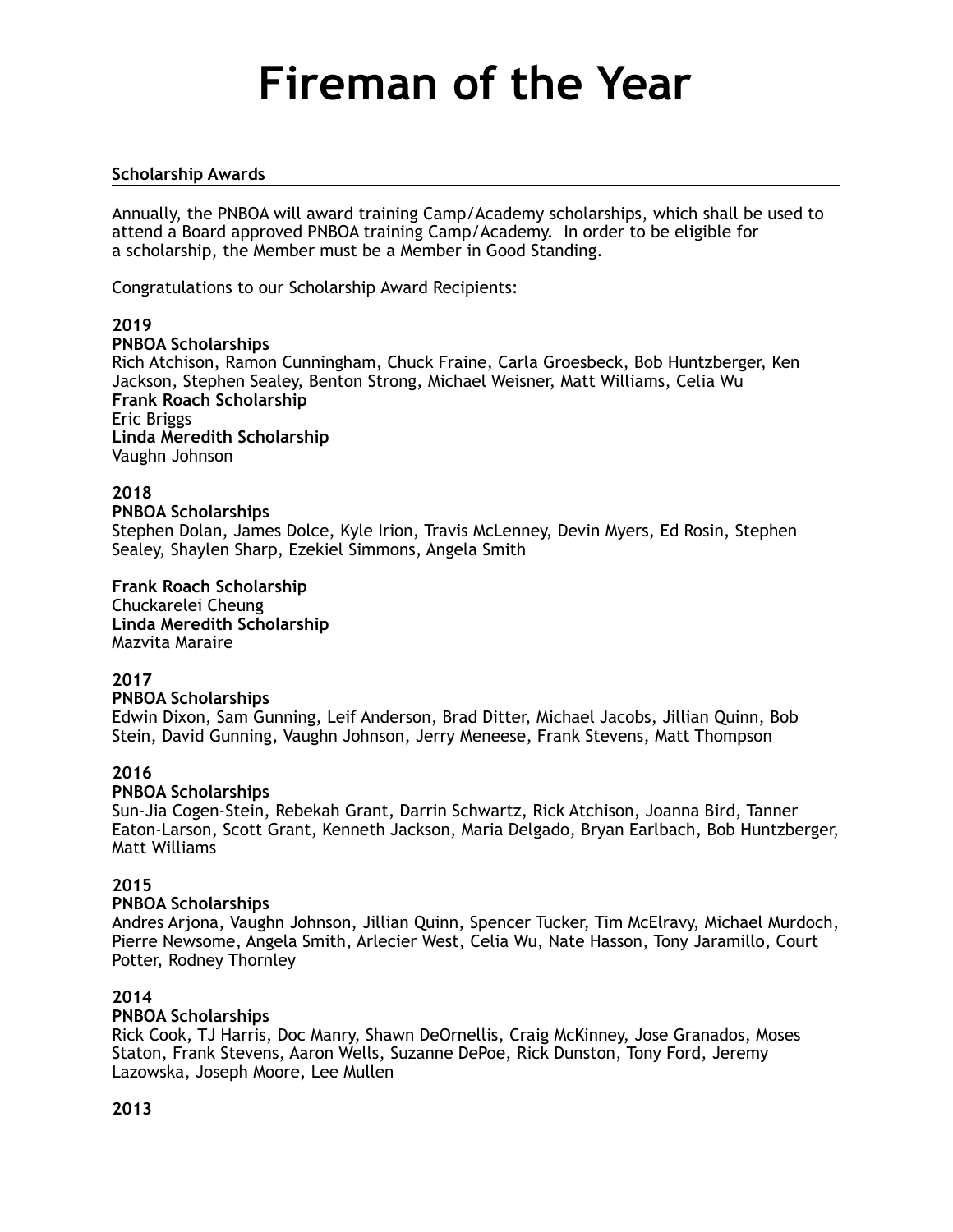## **PNBOA Scholarships**

Sam Chan, Chuck Cheung, Jacob Frazier, Daniel Nguyen, Tony Longmate, Mazvita Maraire, Dan Ryan, Dan Smyres, Fritz Timm, Emir Turulja, Kurt Zumdieck, Ray Clark, Rusty Vineyard, Aaron Wood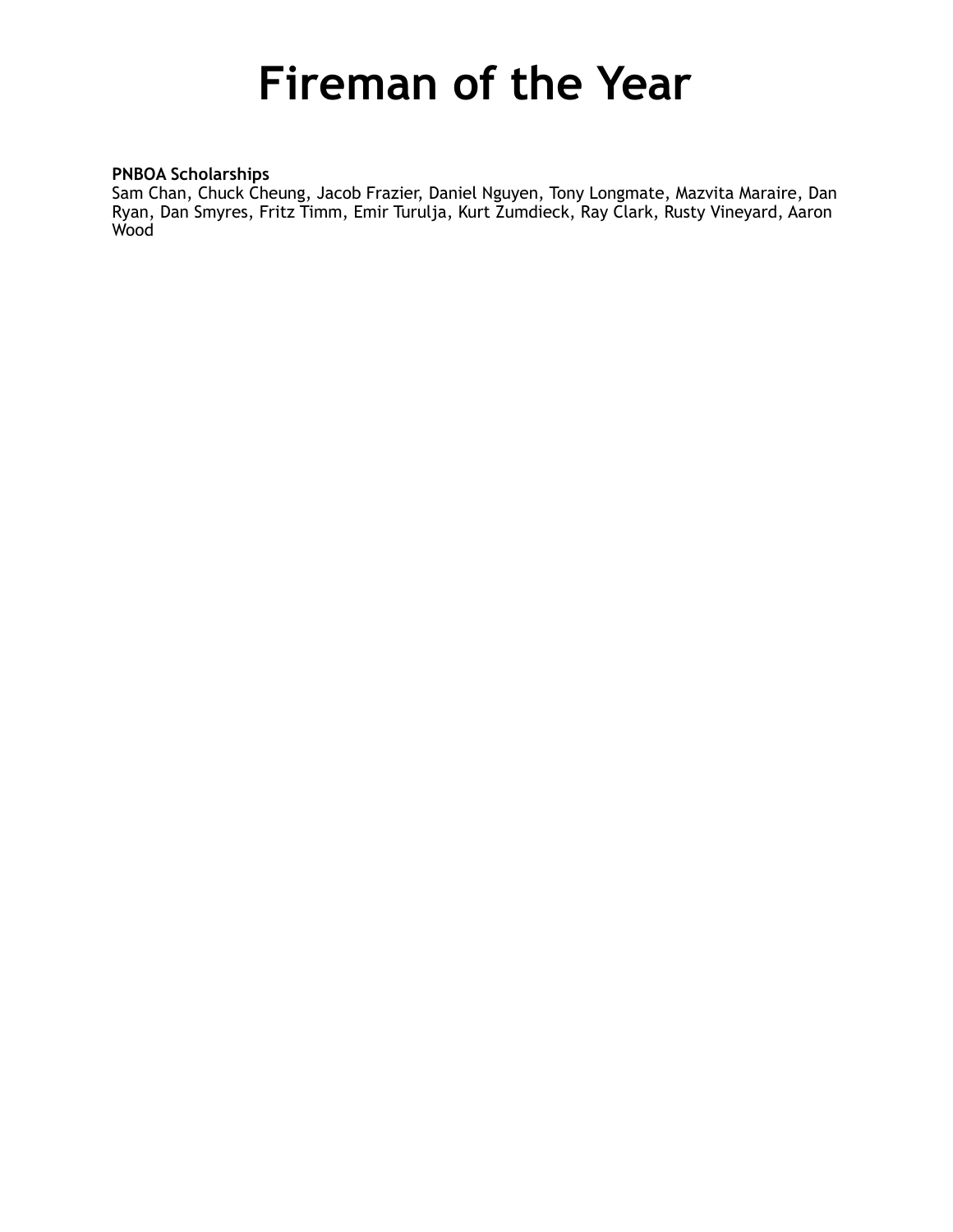### **Hall of Fame**

The PNBOA is proud to recognize our Members, Players, Coaches and Schools who support the officiating community in a variety of ways, both on and off the court.

Each year the Board of Directors is pleased to honor those that have come before us to help make the PNBOA what it is today. We recognize these previous Members by inducting them into our Hall of Fame. To be inducted, the following criteria are considered: minimum 15 years of PNBOA service; must have displayed high moral character, outstanding citizenship, embodied the ideals in the PNBOA Code of Conduct; must have been a recognized mentor/ leader within the group; served on the Board of Directors or Committee.

Congratulations to our Hall of Fame Inductees!

2019 Jimmie Schneider Jeff Shelton Joe Thompson

2018 Mark Cook Matt Mason Ted Wright

2017 Malcom Boyles Leslie Fitzpatrick Kenny Macdougall Sid Maietto Craig Wrolstad

2016 Dwayne Baruso John Lindsey Linda Meredith Greg Smith

2015 Dale McGregor Dave Staudacher Dave Wheeler

2014 Bob Carter Scott Grimm Paul Henderson

2013 Bob Cason Bill Clark Al Murch

2012 Frank Bosone Joe Jarvie Ron Omori Al Starkenberg Willie Toliver Steve Wilson

2011 Bruce Biermann Steve Cottnair Dick Deal Sid Faulkner Bill Fette Charles Files Cam Haslam Don Jones Bob McGuire Ron Newton Tom Petschl Tom Rooke Al Rossi Fred Scheffler Randy Schroers Tom Sifferman Jr. Tom Sifferman Sr. Tim Stewart John Sullivan Dave Wheeler Darryl Zentner